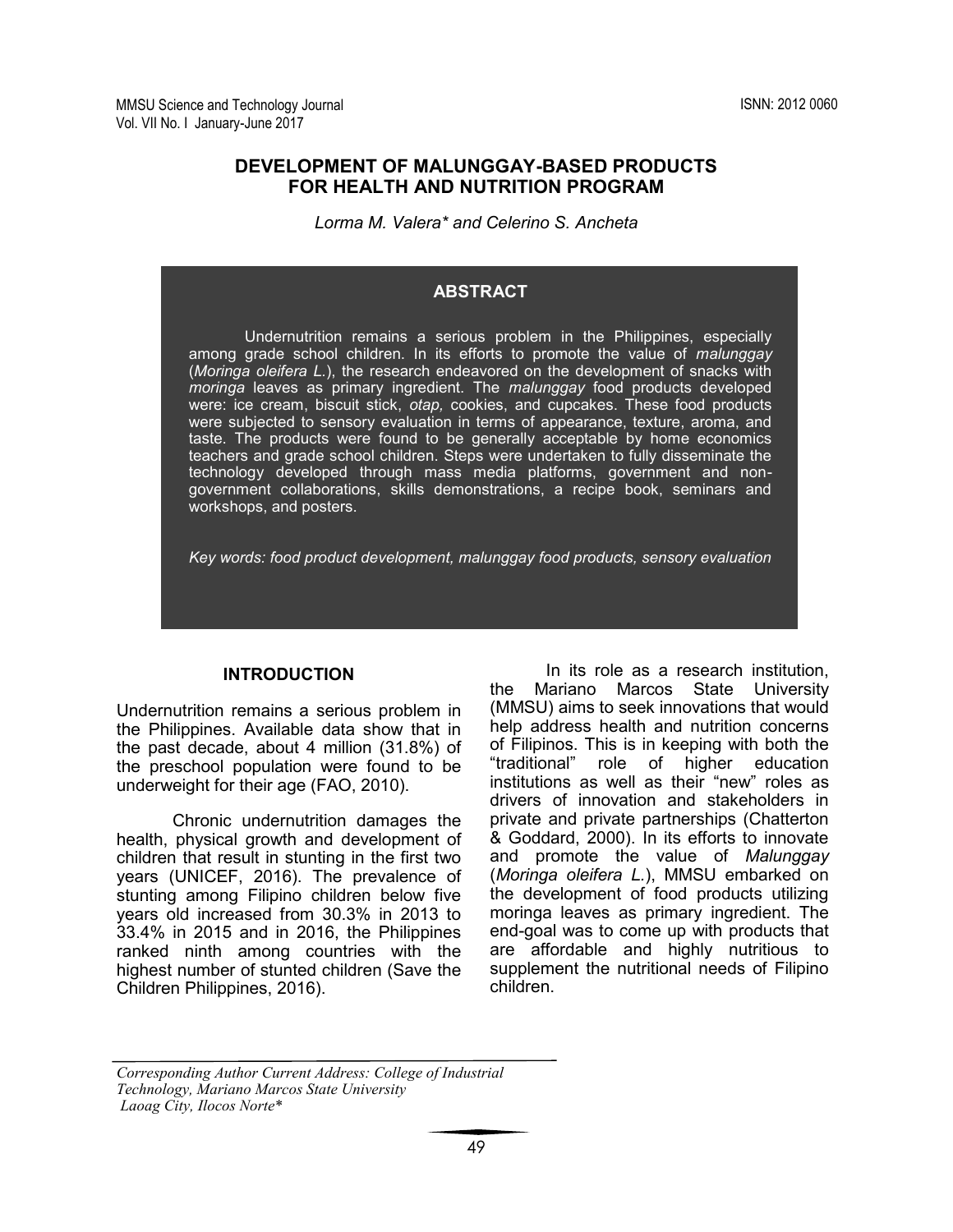M*alunggay* leaves are rich in minerals, vitamins and other essential phytochemicals (Gopalakrishnan & Deriya, 2016). The leaves have been found to be rich in minerals like calcium, copper, iron, magnesium, potassium, and zinc (Kasolo,. Bimenya, Ojok, Ochieng, & Ogwal-Okeng, 2010), and loaded with vitamins such as beta-carotene of vitamin A, vitamin B such as folic acid, pyridoxine and nicotinic acid, and vitamins C, D and E *(*Mbikay*, 2012).*

#### **METHODOLOGY**

The study endeavored to produce food products from *malunggay* to supplement the dietary needs of children. Specifically, it aimed to: prepare snacks acceptable to consumers particularly grade school children ; and, foster dissemination and promotion of the technology to the community.

The study was confined to the utilization of the *malunggay* leaves as primary ingredients in all the products developed.

The products developed were based on existing, commercially available food products popular among school children. To observe strict adherence to the established procedures for processing, the addition of ground or pureed *malunggay* leaves to the ingredients was the only modification made. Thus, subjecting the products to nutrient analysis was not necessary.

The evaluation of the food products was anchored on sensory science theory (Hashmi, 2007) which gives importance to the value of sensory science in evaluating the characteristics of physical matter. In this method, -food is uniformly prepared and presented to panelists who record their evaluations of the product on a sensory evaluation sheet that is decoded and analyzed through statistical procedures.

Sensory evaluation (Prell, 1976), to be objective, must be with considerable degree of reliability and validity. For food products, the sensory qualities are appearance, texture, aroma and taste. Appearance is sensed by the eye. Texture is the mechanical stimulation of the sense organs represented by the tongue, gums and the hard and soft palate. Aroma considers the fragrance or odor of a product as perceived by the nose. Taste is the perception of the stimulus through the taste buds which are primarily located at the tongue .

The general concept advocated in this study is diagrammatically illustrated in Figure 1.

Development of the food products was carried out in the Food Service Laboratory Unit of the MMSU College of Industrial Technology, Laoag City. *Malunggay* leaves were collected, thoroughly washed and air dried. With the use of a blender machine, the leaves were ground finely and kept in sealed bags under room temperature. This was done prior to the development of



Figure 1. The Research Paradigm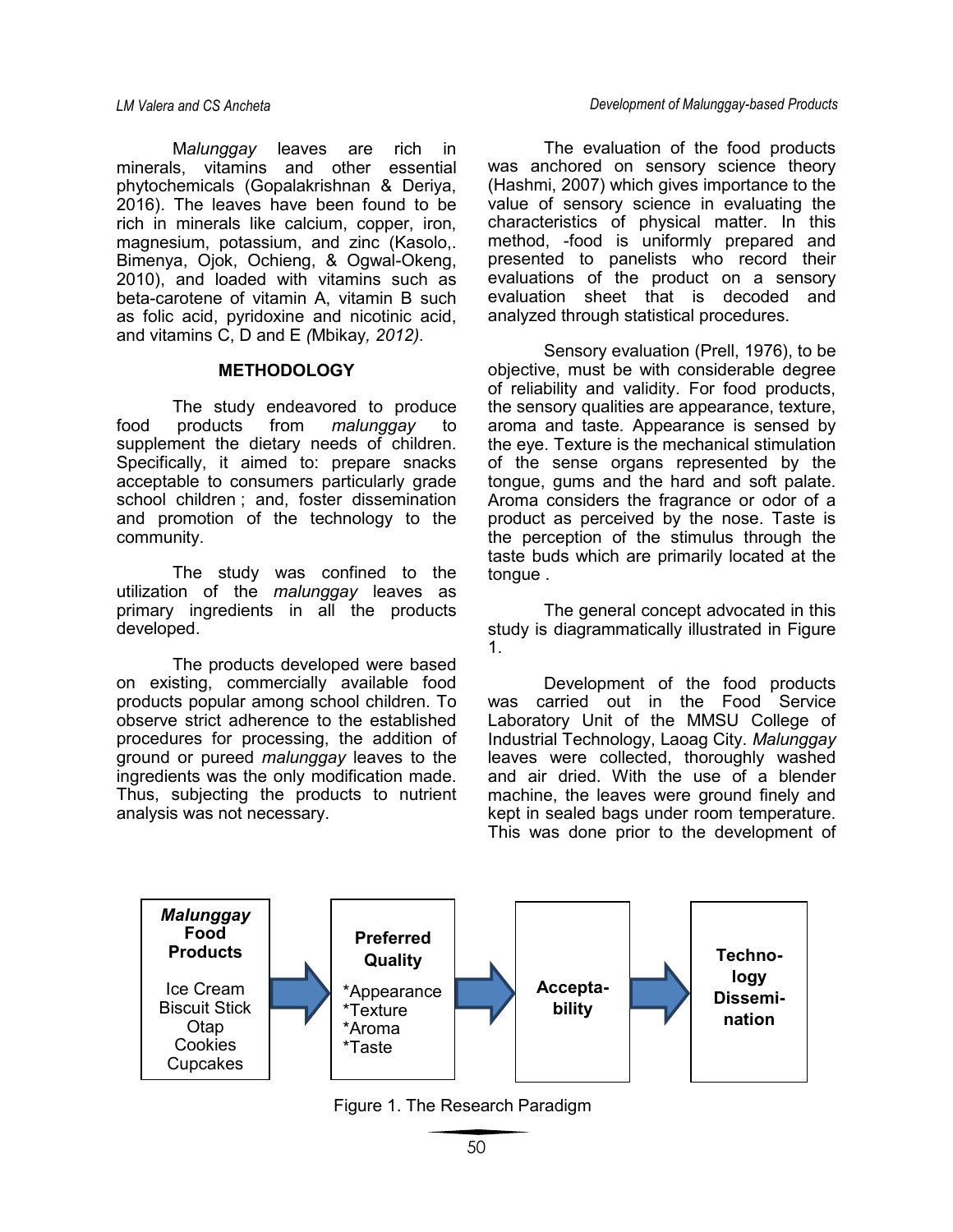each of the product to ensure clean and safe materials. free of any contamination. Stocking of materials was not done to prevent development of molds and other undesirable microbes. For products requiring malunggay puree, the fresh leaves were processed right at the preparation process.

The standard procedures for the preparation of the products developed were carefully observed. The addition of ground *malunggay* leaves among the ingredients was an added procedure. At least one cup of ground leaves was added for every volume set in the standard procedure.

The developed food products were subjected to evaluation by home economics teachers in elementary and secondary schools who are specialists in food. Likewise, as they are the primary target consumers, grade school children were involved to ensure acceptability of the products.

### **RESULTS AND DISCUSSION**

The *malunggay* food products developed were: ice cream, biscuit stick, *otap,* cookies, and cupcakes.

The *malunggay* ice cream is a frozen mixture of cream, milk, sugar, and stabilizer with pureed fresh *malunggay* leaves as flavor.

The *malunggay* biscuit stick is a mixture of flour, milk, sugar, eggs, and *malunggay* powder formed into sticks and baked.

Meanwhile, the *malunggay otap* is an oval-shaped puff pastry that is flaky and brittle sprinkled with little sugar. It is made of flour, shortening, sugar, and *malunggay*  powder.

Finally, the *malunggay* cookie is a mixture of flour, milk, leavener, eggs, and *malunggay* powder. The cookies are prepared in various attractive shapes then baked.

The products developed were subjected to evaluation of 25 home economics teachers who are food specialists. Likewise, 50 grade school children were also involved in the sensory evaluation to ensure acceptability of the products as they were the primary target consumers . In addition, the 25 home economics teachers inorcoprated in their teaching strategies the importance and relevance of malunggay and malunggaybased products in their class activities for the students to appreciate and be enticed to eat the products. Actual cooking and preparation activities were further introduced to the students which in turn let their parents to learn these malunggay-based products for sustained nutritional requirements of school kids and youth as expressed and demonstrated by the teachers after the research study.

Based on the sensory evaluation done, the food products developed were found to be generally acceptable in terms of appearance, texture, aroma, and taste; thus, the products were deemed worthy of promotion and adoption by the community. Steps were then undertaken to fully promote and disseminate the technology developed.

**Mass media platforms.** The *malunggay* ice cream and baked products were featured in "Pinoy Records", a show aired by GMA Television Network and hosted by Chris Tiu. "Shoptalk", aired over ANC (ABS-CBN News Channel) and hosted by Pia Hontiveros, carried a live interview with the researcher who discussed *malunggay* as a wonder vegetable and the developed *malunggay*-based snacks. These products were also featured during the launching of the *Malunggay* Republic, a movement initiated by dedicated men and women committed to help in nation building by addressing poverty, malnutrition, and unemployment in the country through the propagation of *malunggay*. The movement was launched on February 8, 2009 during the ABS-CBN DZMM Teleradyo program entitled "Sagot Ko 'Yan", and at the Manila Hotel on February 16, 2009.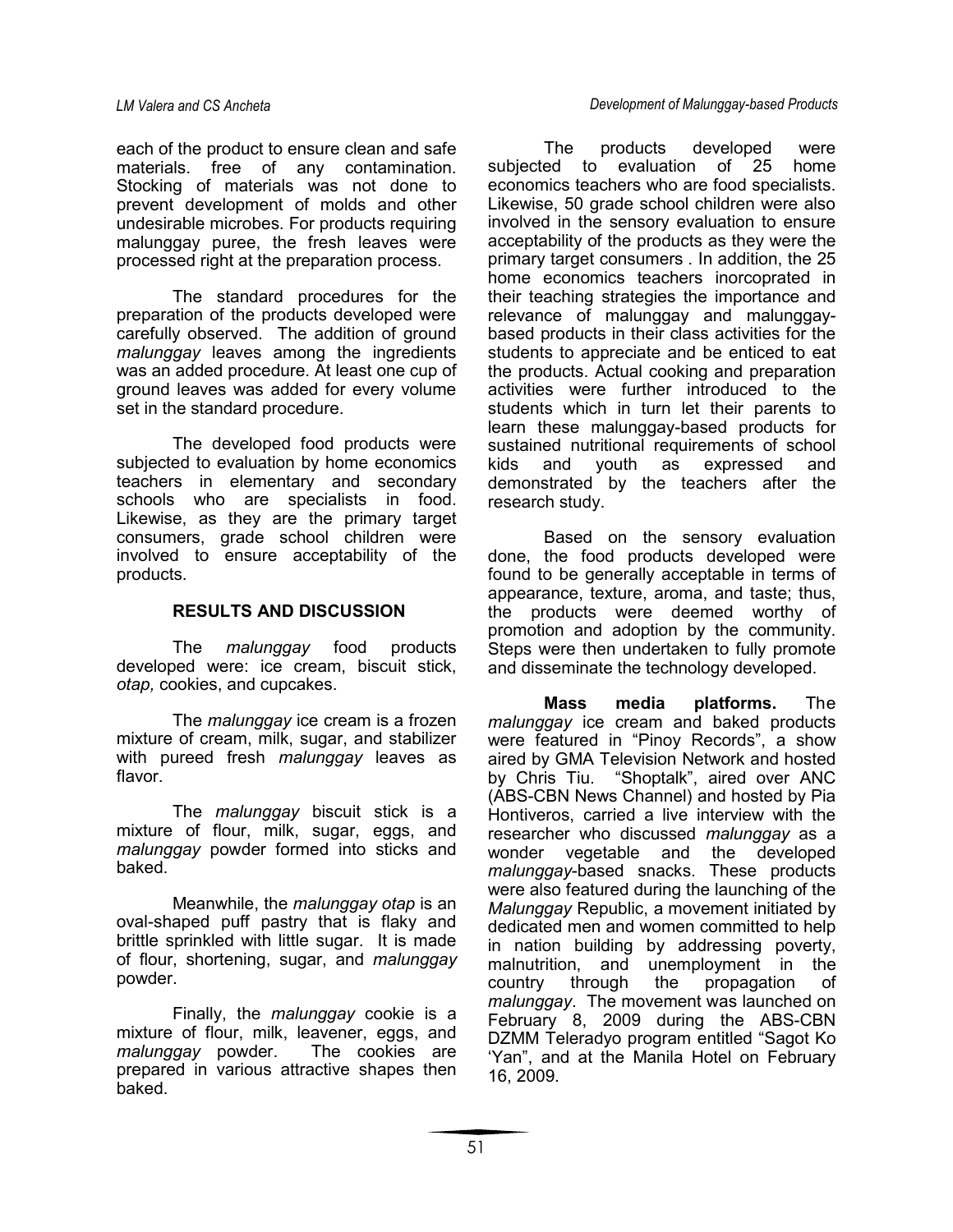**Government and non-government collaborations.** The processing of *malunggay-*based snacks was also promoted through the initiative of government agencies and non-government organizations. These include the Department of Agriculture (DA) through the Agrilink-Foodlink Convention, the Department of Science and Technology (DOST), the Department of Health (DOH) through the National Nutrition Council (NNC), the National Anti-Poverty Commission (NAPC), Secure Philippines, Inc., and *Malunggay* Republic Movement.

**Skills demonstrations.** Upon learning of MMSU CIT's *malunggay* technology, the Biotechnology Media and Advocacy Center of the DA invited two professors and their students to demonstrate the preparation of *malunggay* recipes to residents of Barangay Commonwealth in Quezon City. The campaign was dubbed "*Malunggay* in the City". DepEd Region III also invited the MMSU *Malunggay* Team for a demo-cooking in Pulungbulo, Angeles City in relation to the agency's in-school feeding program.

*Malunggay* **recipe book.** A recipe book on *malunggay* food products was published and distributed by MMSU.

*Malunggay* **seminars and workshops.** Indeed, malunggay has become a "superstar" and now "the darling of food nutritionists ". Research and development activities have considerably broadened the horizons and prospects of *malunggay,* once regarded as an ordinary and lowly vegetable tree and fence plant.

Considering the *malunggay-*based recipes and products as nutritious food for elementary pupils, the DepEd-Health and Nutrition Center once again invited the researcher as consultant in the workshop on the development and standardization of *malunggay*-based recipes for in-school feeding, which was held at the Development Academy of Philippines in Tagaytay City.

Furthermore, the DepEd-National Nurses Association invited the same food technology professors to discuss *malunggay* by-products to school nurses in an event held at the Teacher's Camp in Baguio City.

 Moreover, the malunggay food products were again featured in the  $12<sup>th</sup>$ Annual Conference of the Philippine Association for Home Economics in State Colleges and Universities based at the University of the Philippines in Diliman, Quezon City.

*Malunggay* **posters.** The poster on *malunggay*-based recipes by the MMSU CIT Food Technology Department was chosen as grand winner in the Dr. Edgar F. Padilla's Best Poster Competition during the Ilocos Consortium for Industry and Energy Research and Development's (ICIERD)  $2^{nd}$ Industry and Energy Symposium held at the Don Mariano Marcos Memorial State University–Mid La Union Campus in the City of San Fernando, La Union.

# **CONCLUSIONS**

Indigenous resources as alternatives to food production could gain wider acceptance when processed in accordance with the preferences of the consuming public. The study endeavored to produce food products from *malunggay* leaves. It was successful in developing ice cream, biscuit stick, *otap,* cookies, and cupcake. The sensory evaluation by home economics teachers and grade school children found the food products developed to be generally acceptable in terms of appearance, texture, aroma, and taste. Proven to be worthy of promotion and adoption by the community, steps were undertaken to fully disseminate the technology developed through mass media platforms, government and nongovernment collaborations, skills demonstrations, a recipe book, seminars and workshops, and posters.